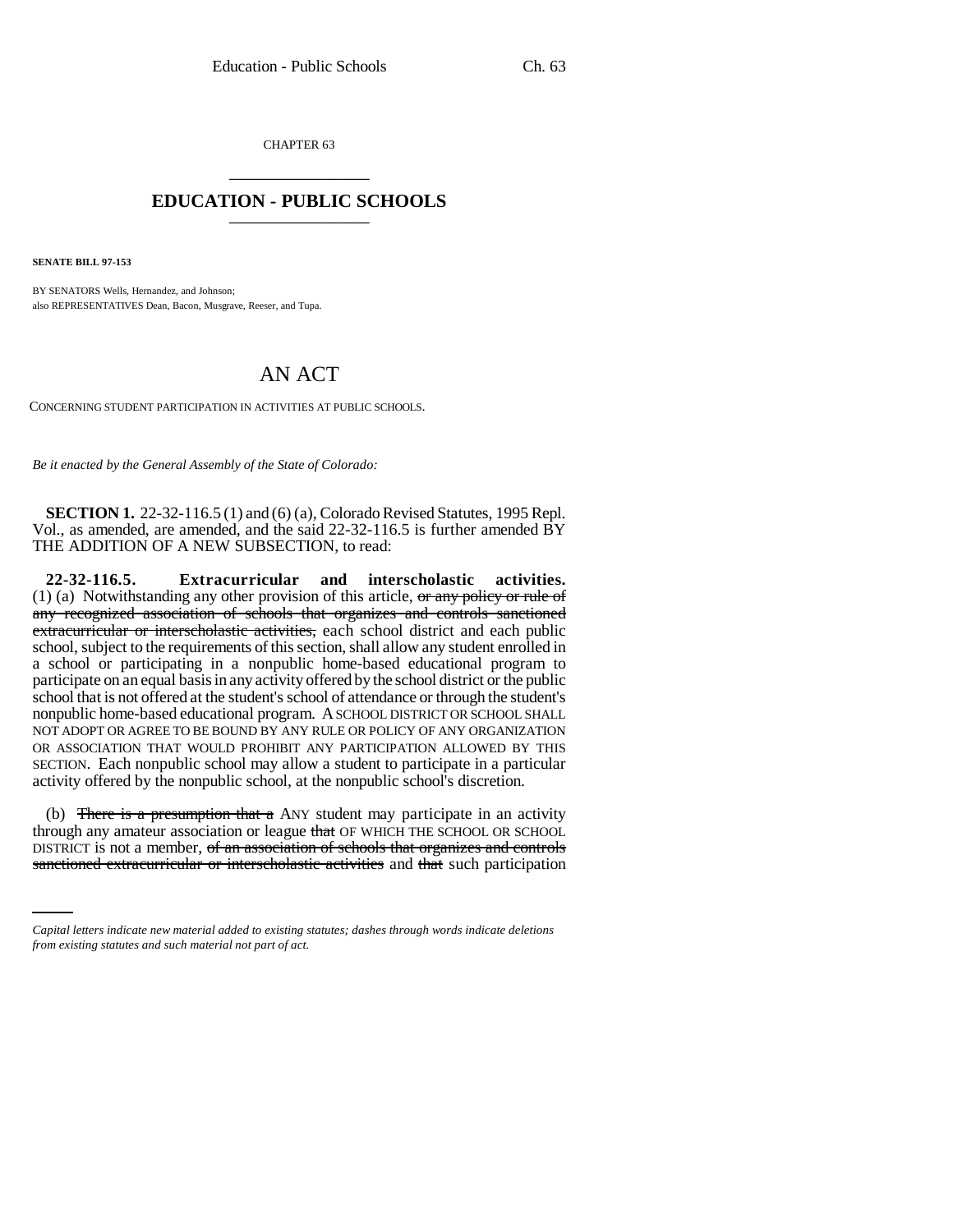## Ch. 63 Education - Public Schools

shall not prevent the student from participating or affect the student's eligibility to participate in the same activity at any school, subject to the limitations specified in this section. Prior to participating in any activity through such an amateur association or league, the student shall obtain the express written permission of the principal of the school at which the student participates in the activity, which permission shall be granted under guidelines adopted by the school district. IF:

(I) THE STUDENT'S CLASS ATTENDANCE IS NOT COMPROMISED; AND

(II) THE STUDENT IS IN GOOD ACADEMIC STANDING UNDER THE SCHOOL'S ACTIVITIES POLICY APPLICABLE TO ALL STUDENTS.

(6) (a) A school may charge any student participating in an activity a participation fee as a prerequisite to participation. The fee amount that a school of participation charges a nonenrolled student shall not exceed ONE HUNDRED FIFTY PERCENT OF the FEE amount the school of participation would charge an enrolled student to participate in the activity.

(9.5) (a) NOTWITHSTANDING ANY RULE ADOPTED OR AGREED TO BY ANY PUBLIC SCHOOL OR SCHOOL DISTRICT, ANY STUDENT WHO IS SANCTIONED OR IS FOUND BY THE SCHOOL, SCHOOL DISTRICT, OR ANY ORGANIZATION OR ASSOCIATION TO WHICH THE SCHOOL OR SCHOOL DISTRICT BELONGS TO BE INELIGIBLE TO PARTICIPATE IN ANY ACTIVITY FOR ANY REASON, EXCEPT UNSPORTSMANLIKE CONDUCT OR EJECTION FROM AN ACTIVITY, MAY APPEAL THE SANCTION OR FINDING. THE APPEAL MAY BE MADE THROUGH THE APPLICABLE PROCESS AT THE SCHOOL, ANY LEAGUE TO WHICH THE SCHOOL OR SCHOOL DISTRICT BELONGS, OR ANY OTHER ORGANIZATION TO WHICH THE SCHOOL OR SCHOOL DISTRICT BELONGS.

(b) ANY STUDENT MAY BYPASS THE APPEAL PROCESS AT ANY TIME BY FILING A PETITION OR COMPLAINT WITH A GROUP OF SITTING OR RETIRED JUDGES OR OTHER GROUP OF NEUTRAL ARBITRATORS APPROVED BY THE SCHOOL, SCHOOL DISTRICT, OR ANY ORGANIZATION OR ASSOCIATION TO WHICH THE SCHOOL OR SCHOOL DISTRICT BELONGS. IN RENDERING HIS OR HER DECISION, THE JUDGE OR ARBITRATOR SHALL CONSIDER WHETHER ANY RULE WAS PROPERLY APPLIED TO THE STUDENT AND WHETHER A WAIVER OF ANY RULE SHOULD BE GRANTED. A FINAL DECISION SHALL BE RENDERED BY THE JUDGE OR ARBITRATOR NO LATER THAN THIRTY DAYS AFTER THE FILING OF THE PETITION OR COMPLAINT AND SHALL BE BINDING ON THE STUDENT, THE SCHOOL, THE SCHOOL DISTRICT, AND ANY ASSOCIATION OR ORGANIZATION TO WHICH THE SCHOOL OR SCHOOL DISTRICT BELONGS.ANY COST ASSOCIATED WITH A JUDGE OR ARBITRATOR SHALL BE CHARGED EQUALLY TO THE STUDENT AND ANY ASSOCIATION OR ORGANIZATION TO WHICH THE SCHOOL OR SCHOOL DISTRICT BELONG.

(c) THIS SUBSECTION (9.5) SHALL NOT APPLY TO ANY COACH'S TEAM RULES THAT ARE UNIFORMLY APPLICABLE TO ALL TEAM MEMBERS; EXCEPT THAT NO COACH MAY ADOPT A RULE THAT IS CONTRARY TO ANY PROVISION OF THIS SECTION.

**SECTION 2.** 22-34-101 (2), Colorado Revised Statutes, 1995 Repl. Vol., is amended to read:

**22-34-101. High school fast track program.** (2) Any high school pupil taking college credit at a state institution of higher education pursuant to the provisions of